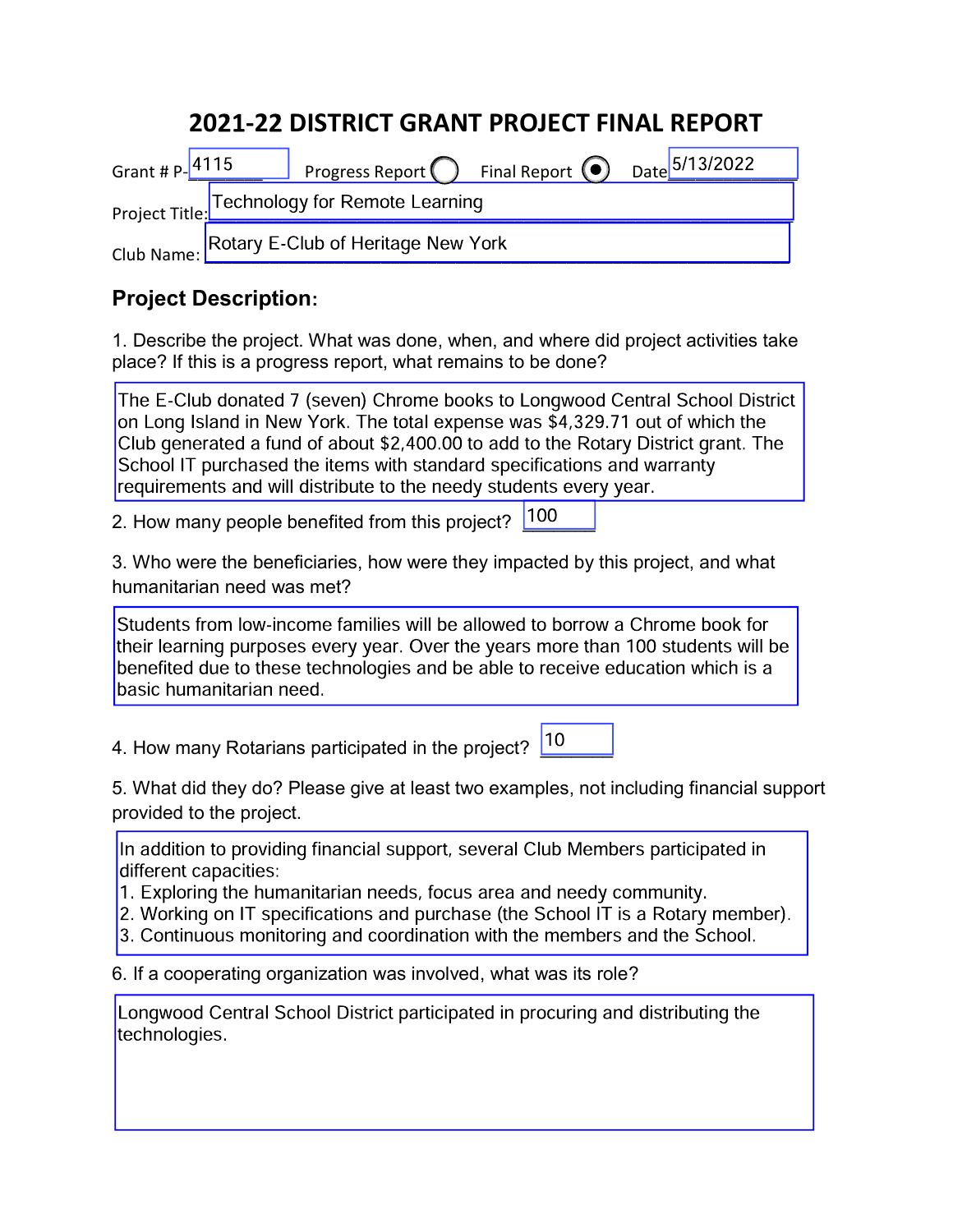## Financial Report

(Your Club & District must retain receipts of all expenditures for at least five years)

Income (7) & Expenditures (8) must be equal

#### 7. Income

| <b>Sources of Income</b>    | <b>Currency</b> | <b>Amount</b> |
|-----------------------------|-----------------|---------------|
| <b>District Grant</b>       | <b>USD</b>      | \$2,000.00    |
| <b>Member Donation</b>      | <b>USD</b>      | \$2,400.00    |
|                             |                 |               |
|                             |                 |               |
|                             |                 |               |
| <b>Total Project Income</b> | <b>USD</b>      | \$4,400.00    |

8. Expenditures (please be specific and add separate page as needed)

| <b>Budget Items</b>               | <b>Name of Supplier</b> | <b>Currency</b> | <b>Amount</b> |
|-----------------------------------|-------------------------|-----------------|---------------|
| 7 Chrome blooks ome books         | <b>CDW'G LLC</b>        | <b>USD</b>      | 4329.71       |
|                                   |                         |                 |               |
|                                   |                         |                 |               |
|                                   |                         |                 |               |
|                                   |                         |                 |               |
|                                   |                         |                 |               |
| <b>Total Project Expenditures</b> |                         |                 |               |

### Certifying Signature:

By signing this report, I confirm that to the best of my knowledge these District Grant funds were spent only for eligible items in accordance with Rotary Foundation approved guidelines, and that all of the information contained herein is true and accurate. I also understand that all photographs submitted in connection with this report will become the property of RI and will not be returned. I warrant that I own all rights in the photographs, including copyright, and hereby grant RI and TRF a royalty free irrevocable license to use the photographs now or at any time in the future, throughout the world in any manner it so chooses and in any medium now known or later developed. This includes the right to modify the photograph(s) as necessary in RI's sole discretion. This also includes, without limitation, use on or in the web sites, magazines, brochures, pamphlets, exhibitions and any other promotional materials of RI and TRF.